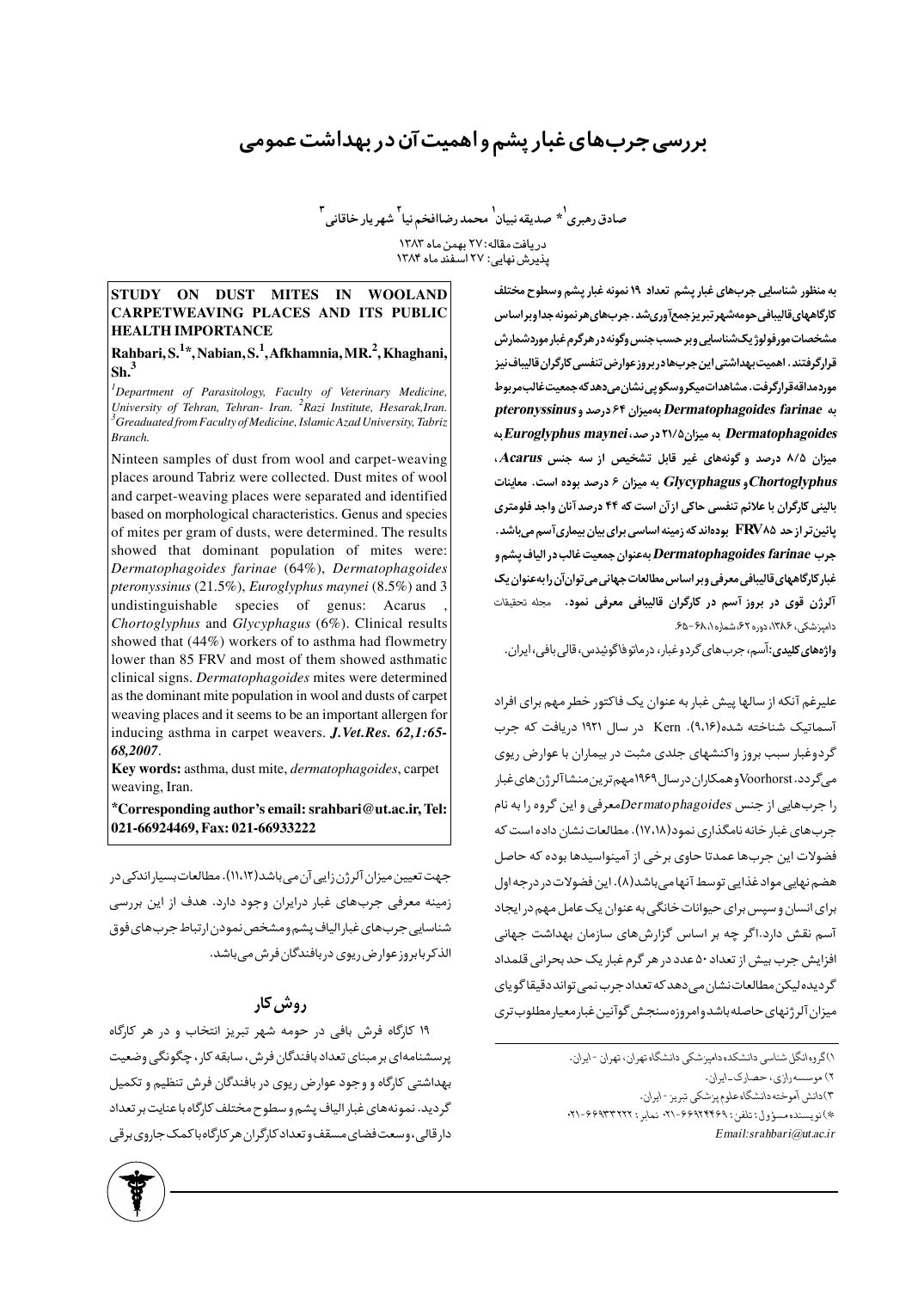| $> r_0$ . | $\begin{vmatrix} r \cdots r \Delta r & r \Delta r - r \cdots & r \cdots r \Delta r \end{vmatrix} \begin{vmatrix} \Delta r - r \cdots & r \cdots & r \Delta r \end{vmatrix}$ |    |    |    |    | جرب درگرم غبار موارد            |
|-----------|-----------------------------------------------------------------------------------------------------------------------------------------------------------------------------|----|----|----|----|---------------------------------|
| ٨         | ۶                                                                                                                                                                           | ۱۶ | ٢٨ | ۵۱ | ٧۵ | بافندگان فر ش                   |
| ۶         |                                                                                                                                                                             | ٧  | ۱۴ | ۱۹ | ٣٩ | مواردباعلائم تنگى نفس وسرفه     |
| ۵         |                                                                                                                                                                             |    | ۵  | ٧  | ۱۲ | مواردویزینگ بافلومتری کمتراز ۸۵ |

جدول١- يافتههاي باليني و نتايج سنجش فلومتري بافندگان فرش بر حسب تعدادجرب در هرگرم غبار.

جمعآوری و در کیسههای پلاستیکی به آزمایشگاه انگلشناسی دانشکده دامپزشکی دانشگاه تهران ارسال شد. به منظور جداسازی جرب ها از غبار بر اساس روش تعديل يافته رافلي ١٩٧٠ عمل گرديد(١٣). بدين منظور ١٠٠ میلیگرم غبار از هر نمونه انتخاب و در ارلن مایر ۵۰۰ میلی لیتری توزین و بر آن ۱۰۰ میلی لیتر اسیدلاکتیک ۹۰ در صد اضافه گردیده و سپس نمونهها در بن ماری جوش قرار داده شدند. در هنگام جوش ۱۵الی ۶قطره جوهر مشکی به آن اضافه نموده تاغبار به رنگ سیاه در آید.سپس محلول را از بن ماری خارج و به تدريج ۴۰۰ ميلي ليترآب مقطربرآن افزوده واز كاغذ صافى واتمن عبور داده ورسوب حاصله به کمک استر یومیکروسکوپ با درشت نمایی ۲۵ برابر مورد مشاهده قرار گرفت. جربهای شیری رنگ در زمینه سیاه غبار کاملاً قابل تفکیک بوده، که به منظور جداسازی آنها از سوزن مونته استفاده میگردید. سپس جربها بر روی لام انتقال یافته و مونته می شدند. از طریق مشاهده میکروسکوپی با درشتنمایی ۲۰۰ برابر جرب های جمعآوری شده بر اساس خصوصیات ریخت شناسی ارائه شده Fain در سال ۱۹۶۵ و Bronswijk Van در سال ۱۹۷۱ مورد شناسایی قرار گرفتند.

#### نتايج

در این بررسی ازمجموع ۱۹ نمونه پشم، جرب جدا شده مربوط به Dermatophagoides farinae به ميزان ۶۴درصد به عنوان جمعيت غالب اعلام میگردد بهعلاوه جربهای pteronyssinus permatophagoides !به میزان ۲۱/۵درصد، Eurogly phus mayneiبه میزان ۰۸۵درصد بهعنوان جمعیتهای همراه و همچنین سه جنس وGlycy phagus به میزان ۶درصد به عنوان Chortogly phus ، Acarus جرب هاي غبار پشم تعيين گرديدند(نمودار٢).

۱۸۴ بافنده فرش از ۱۹ کارگاه فرش بافی انتخاب گردیدند که از میان آنها، ۷۹ کارگر با علائم ریوی، مشکوک به آسم مورد معاینه بالینی و سنجش فلومتری قرار گرفتند که دراین میان ۳۵ نفر (۴۴درصد) آنان راافراد آسماتیک با علائم انسداد ریوی، ویزینگ و فلومتری کمتر از ۸۵FRV به خود اختصاص داد. نتايج اطلاعات مربوط به سابقه كار ، وجود عوارض ريوي و كاهش ميزان فلومتري بافندگان فرش در كارگاههاي مختلف با حضور متفاوت تعداد جرب در هر گرم غبار ، مورد تجزیه و تحلیل آماری قرار گرفته و آزمون آماری آنالیز واریانس نشان میدهد که با افزایش سابقه کار کارگران در کارگاههای



نمودار ۱- پراکنش بیماران واجدکاهش فلومتری بر حسب سابقهکار .

فرش بافی، میزان فلومتری آنها کاهش یافته و همچنین مشخص گردید که زمان بحرانی را می توان ۱۵ سال سابقه کار در کارگاههای فرش بافی تعین نموده، وجود عوارض ريوي ونتايج سنجش فلومتري در كارگران درجدول١ خلاصه گردیده است. آزمون آماری مربع کای(۹٬۰/۰۵)،ارتباط معنیداری بین افراد با فلومتری کمتر از ۸۵FRV و وجود عوارض ریوی در آنها را نشان میدهد.بررسی میکروسکوپیک نمونههای غبار جمعآوری شده نشان می دهد که حداکثر تعداد جرب در هر گرم غبار به میزان ۴۹۷۰ جرب بوده و همچنین آزمون آماری آنالیزواریانس حاکی از آن است که ارتباط معنی داری بین تعداد جرب در هر گرم غبار کارگاه و تعداد مبتلایان به عوارض ریوی بافندگان فرش وجود دارد(۰۵-/۰>).

#### بحث

آسم یک بیماری تنفسی شغلی شایع در کشورهای صنعتی میباشد که می تواند توسط عوامل مختلف ایجاد شود و دارای مکانیسم های بیماریزایی مختلف میباشد. میزان در معرض بودن با آلرژن ها یک فاکتور خطر مهم بوده و کاهش تماس تنها روش پیشگیری است(۹،۱۶). گزارش های سازمان بهداشت جهانی در سالهای اخیر شیوع آسم را در غالب کشورهای اروپایی و آمريكايي در افراد بالغ، برابر ۵درصد اعلام نموده است(۱۶). مطالعات Dowse وهمكاران درسال ۱۹۸۵ نشان مى دهد كه اكثر افراد بالغ يک روستا در گینه نومبتلا به آسم بودهاند.غبار پتوهای مورد استفاده این افراد از نظر تعداد جرب مورد سنجش قرار گرفته و مشخص گردید که تعداد جرب در هر گرم غبار پتوها، بالغ بر ۱۳۰۰ عدد می باشد در حالی که در سایر نقاط منزل این افراد به مراتب تعداد جربها کمتر از ۱۰۰ جرب در هر گرم غبار تعيين گردید(۱۵). این مطالعات نشان میدهد جذب رطوبت توسط پشم می تواند مکان مناسبی راجهت تولیدوتکثیراینگونهجربهافراهم نماید(۵). Davis در سال۱۹۶۰ گزارش نمود که بیشترین فعالیت غبار خانه در نمونههای جمعآوری شده از اماکن بارطوبت ۸۵ در صد بوده است(۴). آلرژنهای جرب اکثراً در مدفوع جربهاو یا پوستههای انداخته شده از آن در گر دو غبار خانهای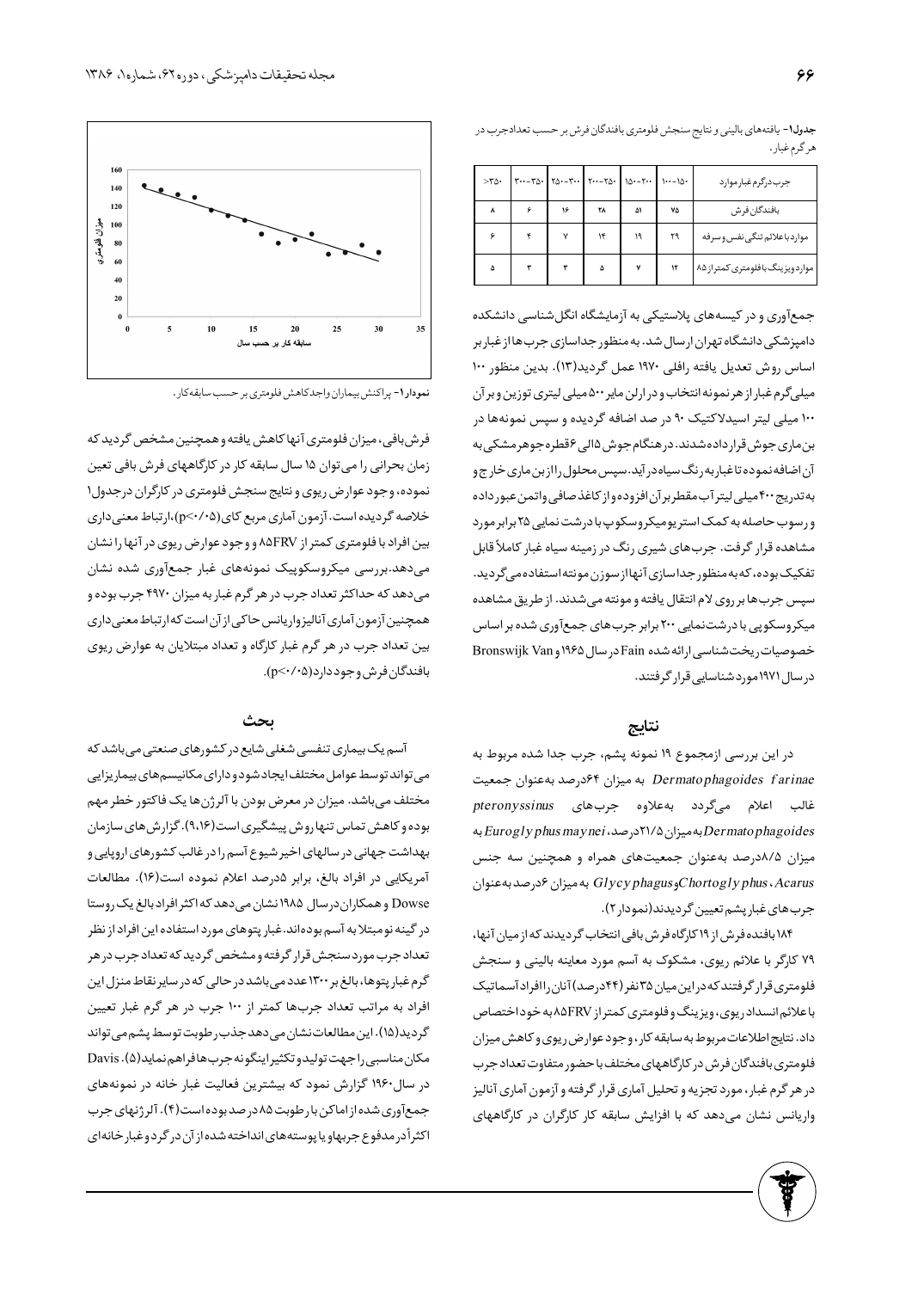نمایند.به منظور تقلیل مشکلات ناشی ازتکثیر جربهای مذکور،اصلاح مکانهای نگهداری پشم نیز توصیه میگردد.

## تشکر وقدردانی

نویسندگان بر خود لازم می دانند که از مساعدت آقای دکتر محمد علی چکشیان متخصص بیماریهای تنفسی و استاد دانشگاه علوم پزشکی تبریز جهت معاينات باليني وسنجش فلومتري بيماران ارجاعي تشكر و قدر داني نماىند.

- Arlian L.G.(1974) Ecology of house dust mites, Recent 1. Adv. Acarol. 2: 185-195.
- 2. Arlian, L.G., Bernstein, I.L., Gallagher, J.S. (1982) The prevalence of dust mites Dermatophagoides spp.and associated environmental conditions in home in Ohio. J. Allergy Clin Immunol. 69:527.
- Brito, F.F., Mur, P., Barber, D., Lombardero, M., 3. Galindo, P.A., Gomez, E., Borja, J.(2000) Occupational rhinoconjunctivitis and asthma in a wool worker caused by Dermestidae spp. Allergy. 57:1191-1194.
- 4. Davis, R.R.(1960)Variable moulds in house dust. Trans. Brit. Mycol. Soc. 43: 617-630.
- 5. Dowse, G.K.et.al. (1985) The association between Dermatophagoides mites and the increasing prevalence of asthma in village communities within the Papua New Guinea highlands. J. Allergy Clin Immunol. 75(1 Pt 1):75-83. J.allergy clin. Immunol. 75:75-83.
- Fain,A.(1965) Les Acuriens nidicoles et detricoles de 6. la famille Pyroglyphidae cunliffe (sarcoptiformes). Rev. Zool. Bot. Afr. 257-288.
- 7. Lopez Campos, C., Munoz Hernandez, MA., Lopez Campos, JE., Carrillo Lucero, J., Rincon Castaneda, CB., Martinez Cairo, Cueto, S.(2001) Asthma risk factors Rev. Alerg. Mex.48:103-106.
- 8. Kern, RA.(1921) Dust sensitization in bronchial asthma. Med. Clin. N. Amer. 5: 75-81.
- 9. Kojevinas, M., Maria, A., Sunyer, J., Tobias, A., Kromhout, H., Burney, P. and the European Community. (1999) Respiratory Health Survey Study Group Occupational asthma in Europe and other industrialized areas: a population -based study. Lancet.



یافت شده و توسط افراد حساس استنشاق میگردند این امر سبب بروز آسم در آنها میگردد(۱۵). در بررسی حاضر نیز نتایج حاصله نیز نشان میدهد که تغییرات تعداد جرب در هر گرم کارگاههای فرش بافی ارتباط مستقیم با تعداد مبتلایان با عوارض ریوی دارد. اگر چه امروزه با اندازهگیری آنتی بادیهای اختصاصی IgE توسط <sub>(</sub>وش ( Rast(Radio Alergo Surbent Test*) هي* توان بهخوبي نوع آلرژن را تعيين نمود(١١) ليكن در اين بررسي به علت عدم امکانات نتوانستیم از این روش جهت تائید وجود آسم بهره گیریم. از سوی دیگربسیاری ازمحققین براین باورند که زیستگاه مطلوب این جرب هاعمدتاً در پشم ومحصولات حاصل از الياف پشم بوده زيرا حفظ ر طوبت نسبي حدود ۷۰درصد و دمای ثابت در تارو پود پشم و محصولات حاصل از آن امکان رشد و تکثیر بیشتری را برای این جربها فراهم میآورد(۱،۲). در این بررسی غالباً مشاهده گردید که در گوشهای از کارگاههای فرش بافی،الیاف پشمبی و حتبی مواد اوليه خام انبار گرديده كه بعضاً فقط سطوح سطحي آن در معرض نور بوده وسایر قسمت ها به ویژه قسمت میانی کلاف های پشم تحت تاثیر نور قرار نمی گیرد. مطالعه سایر محققین نیز موید این نظر است که در مکان های تاریک این گونه جربها شرایط تکثیر بهتری را خواهند داشت(۱۱). بدیهی استاز آنجایی که ذرات مدفوع این جرب ها تمایل به چسبیدن به الیاف پشم دارد و این ذرات دفعی سرشار از آلرژنهای قوی میباشند بنابراین طبیعی است کەدر هنگام بافتن فرش اليافهايي کەتحت ضربەقرار گرفتەانداين گونە غبارها را آزاد نموده و در معرض استنشاق کارگران واقع می شوند. Lopez و همکاران درسال۲۰۰۱ تماس خردسالان قبل از یکسالگی با پشم را یکی از عوامل خطردربروزآسم كودكان ذكرنمودهاند،همچنينBriloوهمكاران در سال ۲۰۰۲ بر این باور هستند که پوستههای انداخته شده بندپایان در پشم موجب التهاب چشم وبيني وآسم در كارگران در تماس باالياف پشم ميگردد، Piligianو همکاران درسال ۲۰۰۶ در مطالعهای بر روی افراد آسماتیک نوع شغل را بهعنوان یکی از مهمترین عوامل خطر در بروز آسم عنوان نمودهاند.پیشنهاد میگردد که به منظور قطع تماس با آلرژنها، کارگران قالی باف از ماسک های خاص جهت بهبود وضعیت بهداشتی خود استفاده